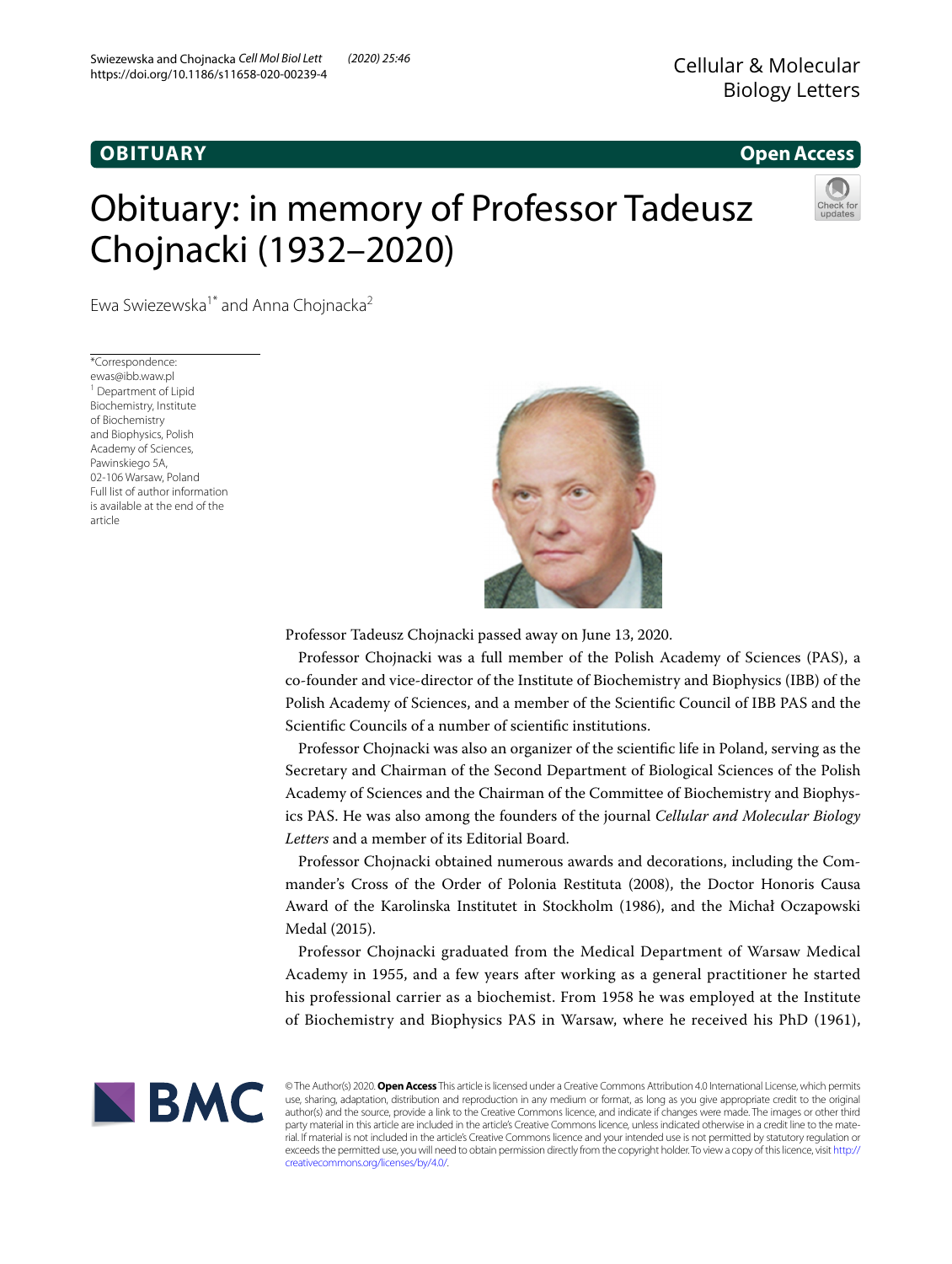headed the Department of Phospholipids/Department of Lipid Biochemistry at IBB PAS (until 2003) and led numerous research projects.

Professor Chojnacki devoted his entire scientifc career to lipids.

Initially, Professor Chojnacki's projects were focused on phospholipid metabolism (PhD dissertation and a postdoctoral project performed with Professor Gordon Ansell, University of Birmingham with two *Nature* papers in 1962 and 1966), nucleotides and glycolipids (collaboration with Professor Tadeusz Korzybski—a doyen of Polish biochemistry), as well as the use of isotope methods in biochemistry and laboratory diagnostics (diagnostics of galactosemia, 1969).

Subsequently, Professor Chojnacki initiated pioneer studies on polyisoprenoids, compounds found in all kingdoms of life, and became a world-recognized authority in this feld. Besides studies of polyisoprenoid chemical structure, biosynthesis and biochemistry, he was especially fascinated by chemotaxonomic aspects of plant polyisoprenoids, and their occurrence in various habitats all over the globe. Due to this successfully developed project, IBB PAS became a reference center ofering isoprenoid compounds worldwide through the Collection of Polyprenols established by him. Until very recently, Professor Chojnacki remained scientifcally active, and the most recent topic which attracted his attention was the use of semisynthetic polyisoprenoid derivatives as lipofectants.

Professor Tadeusz Chojnacki established and effectively conducted numerous collaborative projects with research groups from Poland and internationally. These included projects spanning more than 35 years (1978–2015) together with Professor Gustav Dallner and Professor Kerstin Brismar, University of Stockholm and Karolinska Institutet, resulting in 46 joint publications. Several projects were performed in collaboration with researchers from the Zielinski Institute of Organic Chemistry, Russian Academy of Sciences in Moscow (Professor Vladimir Shibaev, Dr Tatiana Druzhinina and Dr. Leonid Danilov, who incidentally passed away the same day, June 13, 2020), from the Institute of Chemistry, Academy of Sciences of Moldova in Kishinev (Professors Pavel Vlad and Veaceslaw Kulcitki), from Tohoku University in Sendai (Professor Hiroshi Sagami), and many others.

There were also numerous Polish research groups involved in collaboration with Professor Chojnacki, including the Faculty of Biochemistry, Biophysics and Biotechnology Jagiellonian University (Professors Włodzimierz Korohoda, Zbigniew Madeja, Kazimierz Strzałka, Dr. Monika Rak), the Institute of Organic Chemistry PAS (Professors Marek Chmielewski, Jan Pyrek, Włodzimierz Daniewski, Dr. Marek Masnyk), and the Centre of Molecular and Macromolecular Studies PAS in Łódź (Professors Barbara Nawrot and Wojciech Stec). In parallel, Professor Chojnacki's fascination with plant chemotaxonomy resulted in close collaboration with botanists from numerous botanical gardens and arboreta, including the Botanical Garden—Center for Conservation of Biological Diversity PAS in Powsin (Dr. Andrzej Marczewski, Professors Jerzy Puchalski and Wojciech Dmuchowski), the Arboretum in Trivandrum and in Lucknow, the Arboretum in Bolestraszyce, and the Institute of Dendrology in Kornik.

Professor Chojnacki published approximately 200 papers, many of them considered as landmarks in the feld, and he supervised 9 PhD dissertations*.*